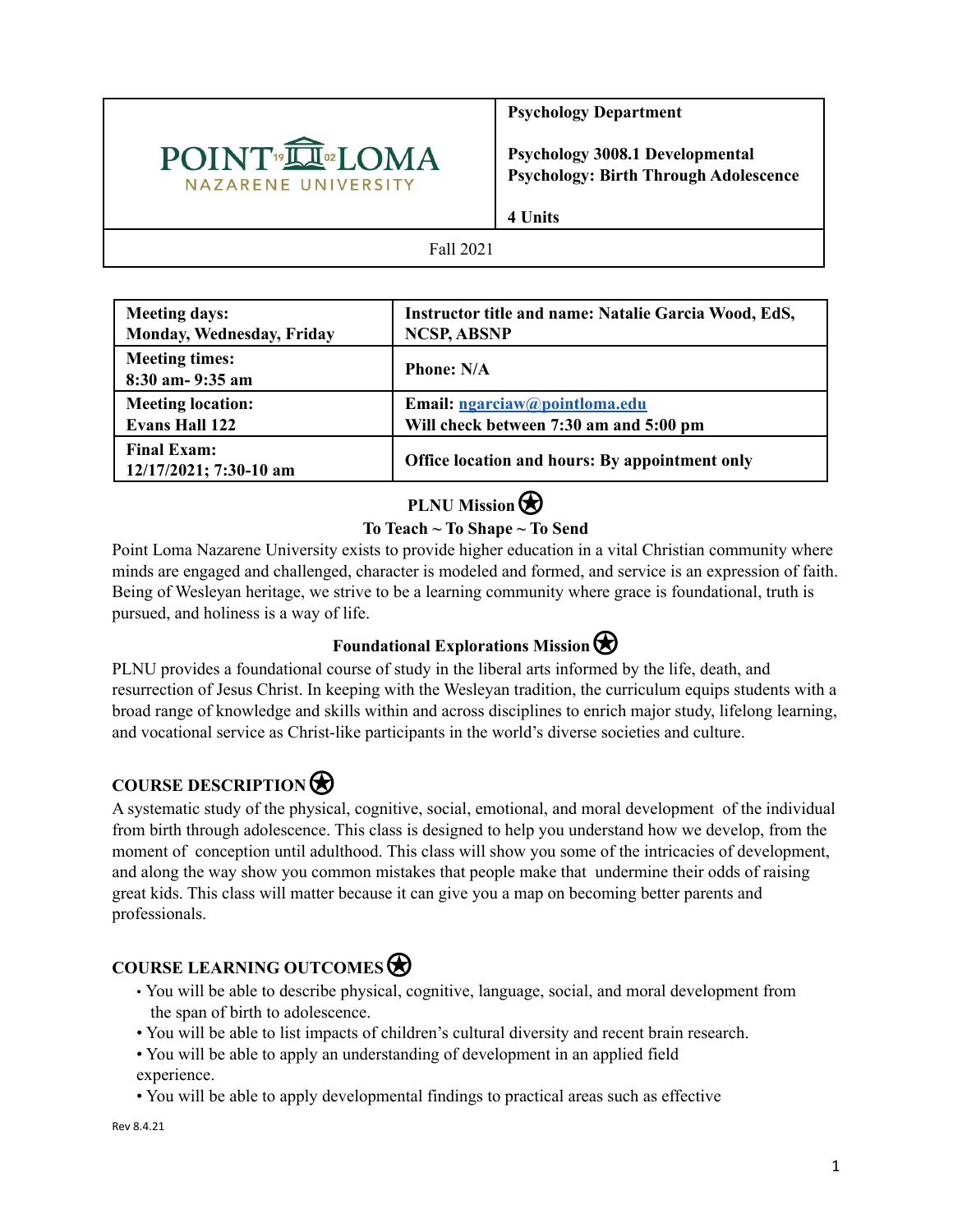parenting and teaching.

• You will be able to demonstrate effective written communication in an area of applied child development.

#### **REQUIRED TEXTS AND RECOMMENDED STUDY RESOURCES**

1. Harwood, R., Miller, S., & Vasta, R. (2008). Child Psychology: Development in a Changing Society, Fifth ed. John Wiley and Sons, Inc: New York.

## **ASSESSMENT AND GRADING**⍟

The final grade will be based on a combination of five exams and two papers. Students may drop the lowest of the first five exams.

Grades will be based on the following:

| A             | B             | C             |               |                |
|---------------|---------------|---------------|---------------|----------------|
| A 93-100      | $B+87-89$     | $C+77-79$     | $D+67-69$     | F Less than 59 |
| $A - 90 - 92$ | 83-86<br>B.   | $C$ 73-76     | D $63-66$     |                |
|               | $B - 80 - 82$ | $C - 70 - 72$ | $D - 60 - 62$ |                |

#### **Sample Standard Grade Scale Based on Percentages**

#### **STATE AUTHORIZATION**⍟

State authorization is a formal determination by a state that Point Loma Nazarene University is approved to conduct activities regulated by that state. In certain states outside California, Point Loma Nazarene University is not authorized to enroll online (distance education) students. If a student moves to another state after admission to the program and/or enrollment in an online course, continuation within the program and/or course will depend on whether Point Loma Nazarene University is authorized to offer distance education courses in that state. It is the student's responsibility to notify the institution of any change in his or her physical location. Refer to the map on State [Authorization](https://www.pointloma.edu/offices/office-institutional-effectiveness-research/disclosures) to view which states allow online (distance education) outside of California.

## **PLNU COPYRIGHT POLICY** ⍟

Point Loma Nazarene University, as a non-profit educational institution, is entitled by law to use materials protected by the US Copyright Act for classroom education. Any use of those materials outside the class may violate the law.

## **PLNU ACADEMIC HONESTY POLICY**⍟

Students should demonstrate academic honesty by doing original work and by giving appropriate credit to the ideas of others. Academic dishonesty is the act of presenting information, ideas, and/or concepts as one's own when in reality they are the results of another person's creativity and effort. A faculty member who believes a situation involving academic dishonesty has been detected may assign a failing grade for that assignment or examination, or, depending on the seriousness of the offense, for the course. Faculty should follow and students may appeal using the procedure in the university Catalog. See [Academic](https://catalog.pointloma.edu/content.php?catoid=52&navoid=2919#Academic_Honesty) [Policies](https://catalog.pointloma.edu/content.php?catoid=52&navoid=2919#Academic_Honesty) for definitions of kinds of academic dishonesty and for further policy information.

#### **PLNU ACADEMIC ACCOMMODATIONS POLICY**⍟

PLNU is committed to providing equal opportunity for participation in all its programs, services, and activities. Students with disabilities may request course-related accommodations by contacting the Rev 8.4.21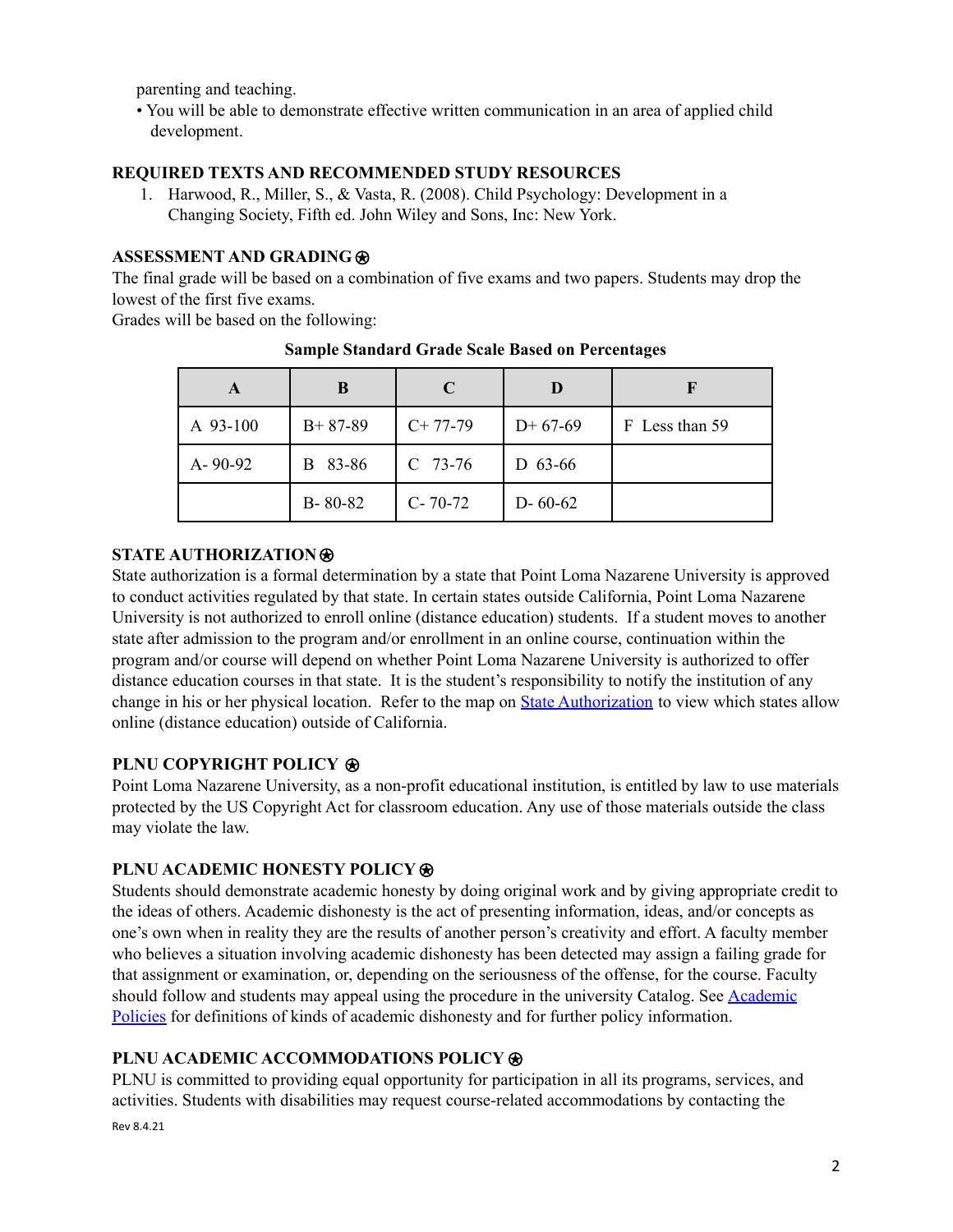Educational Access Center (EAC), located in the Bond Academic Center ([EAC@pointloma.edu](mailto:EAC@pointloma.edu) or 619-849-2486). Once a student's eligibility for an accommodation has been determined, the EAC will issue an academic accommodation plan ("AP") to all faculty who teach courses in which the student is enrolled each semester.

PLNU highly recommends that students speak with their professors during the first two weeks of each semester/term about the implementation of their AP in that particular course and/or if they do not wish to utilize some or all of the elements of their AP in that course.

Students who need accommodations for a disability should contact the EAC as early as possible (i.e., ideally before the beginning of the semester) to assure appropriate accommodations can be provided. It is the student's responsibility to make the first contact with the EAC.

## **PLNU ATTENDANCE AND PARTICIPATION POLICY**⍟

Regular and punctual attendance at all class sessions is considered essential to optimum academic achievement. If the student is absent for more than 10 percent of class sessions, the faculty member will issue a written warning of de-enrollment. If the absences exceed 20 percent, the student may be de-enrolled without notice until the university drop date or, after that date, receive the appropriate grade for their work and participation.

#### **SPIRITUAL CARE**

Please be aware PLNU strives to be a place where you grow as whole persons. To this end, we provide resources for our students to encounter God and grow in their Christian faith.

If students have questions, a desire to meet with the chaplain or have prayer requests you can contact the Office of Spiritual Development.

#### **ASSIGNMENTS AT-A-GLANCE**

There are two individual written assignments worth 35 points. The requirements are as follows:

- \* 3-5 pages in length
- \* Use 8 1/2 by 11 paper, typewritten, on one side only.
- \* Place the title, paper topic, and your name on the top of the first page.
- \* Use double spacing and one inch margins.
- \* Write the paper as if a friend or relative that knew nothing about psychology were to read it.
- \* The research paper (option i) should be in APA format.
- \* Papers will be submitted electronically either on Canvas or emailed to the professor.

Choose two of the following projects. At least one must be a field experience topic. (Note: If it is hard for you to obtain access to a child to observe for the field experience, alternative modes may be accepted with prior professor approval.)

a. Child Essay (field experience): Follow a child between the ages of 2-10 years old for a minimum of 2 hours. Make observations, relate your observations to the theories of child development (e.g. cognitive, moral, language, physical development, etc), and predict how the child will develop next. If your child is old enough, try the conservation experiments Piaget describes. Plan to observe for a minimum of 3 hours to find examples of child development.

b. Child Essay (field experience): Follow a child between the ages of 2-16 years old who has a special situation (disease, disability, etc.) Introduce the type of disability the child has and a brief overview of it. Then describe specific ways that the child copes and deals with the disability. What impacts are there on the family? What does the child need to best develop from this point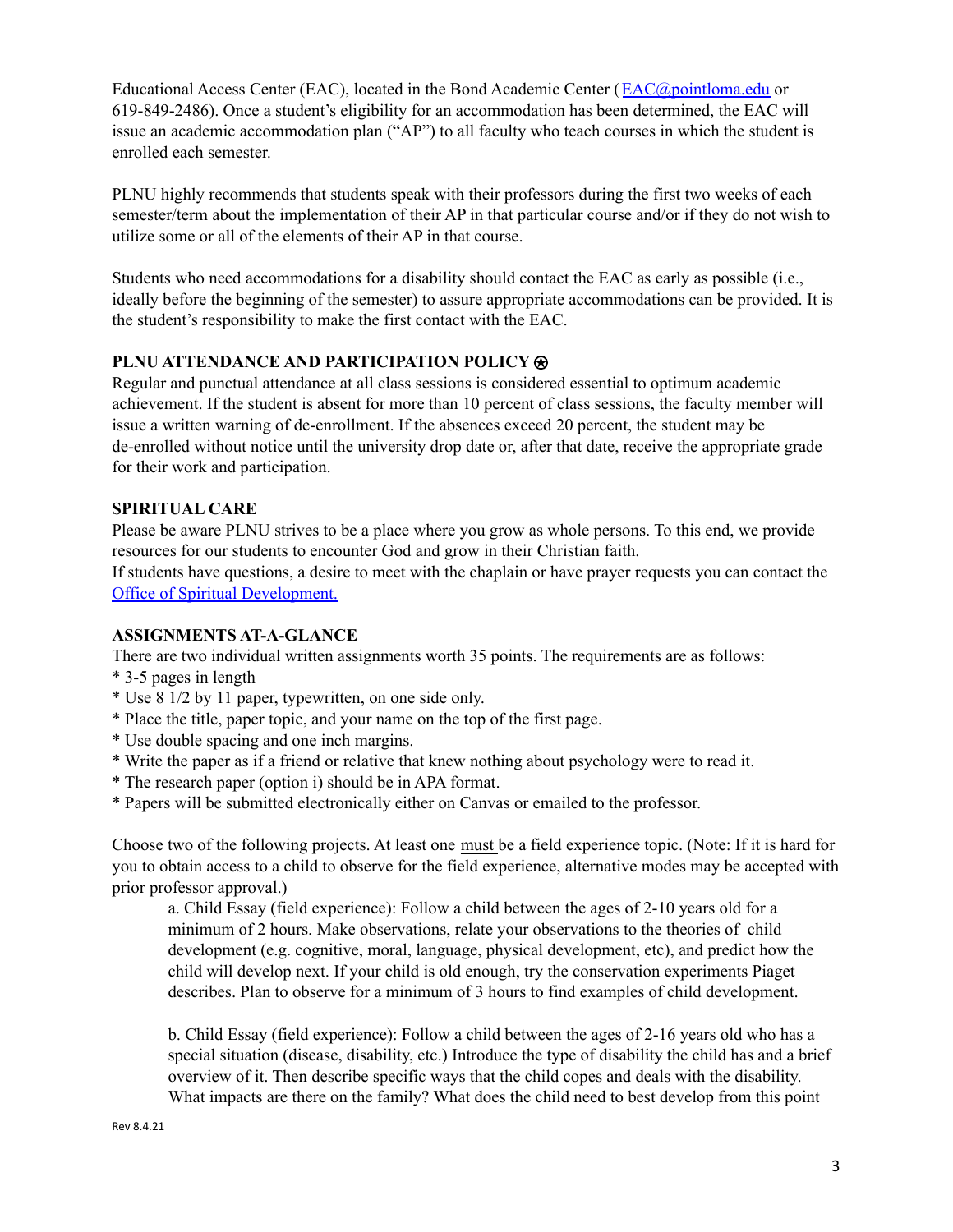#### forward?

c. Toddler Language Development (field experience): Obtain permission to interact with a child between 1-2 years old. Have the following objects with you: teddy bear, small block, small toy dog, small toy truck, toy baby bottle. Initiate language production using the activities listed below, followed by the corresponding question for the child:

- i. Make the dog jump on the car. Ask, "What happened?" Record child's response.
- ii. Make the car push the block. Ask, "What happened?" Record child's response.
- iii. Put the car on the block. Ask, "What happened?" Record child's response.
- iv. Make the teddy bear hug the child. Ask, "What happened?" Record child's response.

v. Pretend to give the bear the bottle. Ask, "What happened?" Record child's response. Go through the motions as indicated, then ask the child what happened. When the dog jumps on the car, the child might say "Doggie jump car." Record the child's response. The child may then say something like "want doggie" and reach for it. Record this also. You may want to add explanatory comments to recall what was happening when the child spoke. On a separate sheet of paper, categorize and label the child's comments and words. "Doggie jump car" would be an example of telegraphic speech using an action word and nominals. "Want doggie" indicates a social aspect of language, is telegraphic, and uses a nominal and personal-social word (see table 10.3 on page 389 for more examples). Summarize your findings and what you learned in your paper and include the child's responses.

d. Facility Observation (field experience): Call a daycare or nursery and obtain permission to visit and observe their setting (perhaps at your church or in the community). Describe what you find. Does the setting have any philosophical basis? How do they create opportunities for child development physically, cognitively, emotionally etc? In what ways are they particularly successful? What are the challenges they face? What are some ways they can improve? Come up with your own questions as well.

e. Overextensions and More (field experience): Interview three parents of 2 to 3 year olds about their child's use of overextensions, underextensions, coining, holophrases, etc. Make note of which type occurs more frequently, or more frequently compared to others. Further, ask these parents about the types of first-word combinations their child is using (or used). (At the beginning of your interview, you may want to first define these terms. Refer to the chapter on language development). In your paper describe the results of each child individually and then provide a conclusion to the overall experience.

f. Infant Crying and Sleeping (field experience): Interview three parents and ask them how they respond to infant crying. Use the following questions:

- i. Can you describe how you distinguished your infant's different cries?
	- (hunger, anger, pain, attention, etc).
- ii. How do you respond to each of these cries?

iii. Do you think responding to crying is important for attachment and trust, or do you think it reinforces the crying and increases its frequency?

iv. Do you have any other comments on crying? Next interview these parents about sleep strategies they implement with their infant. Use the following questions:

v. How do you know that your infant is sleepy?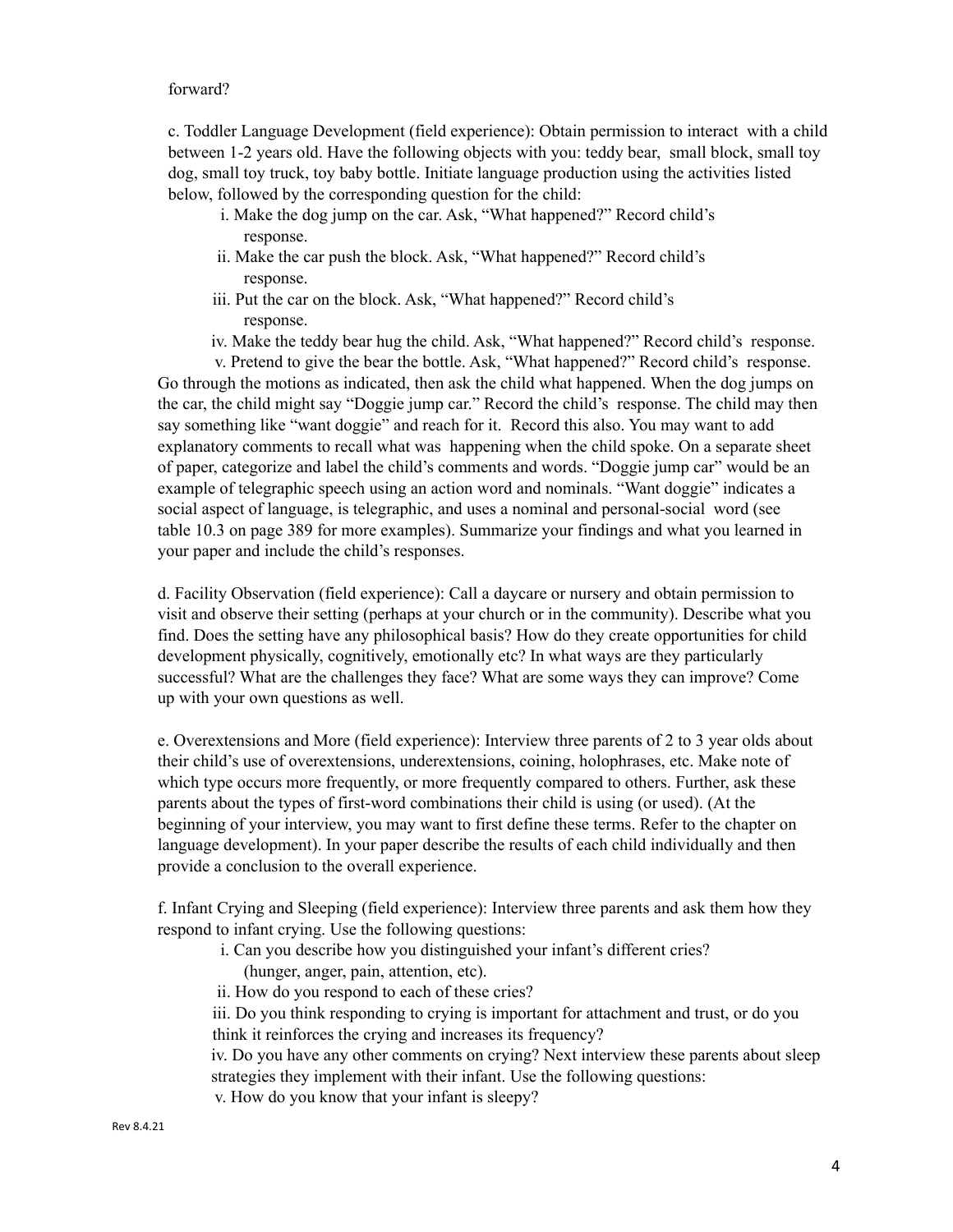- vi. What do you do to help get your infant to sleep?
- vii. Did you try to put your infant on a sleeping schedule or did you let your infant

choose the schedule? If so, how did you go about implementing the schedule? viii. Do you have any other comments on your infant's sleeping schedule? Please do not just give the parent's responses. Summarize your findings, compare the parent's answers, and describe the insights and conclusions you have gained after analyzing the interviews.

g. Adolescent In-depth Interview (field experience): Interview an adolescent between the ages of 12-17. You can follow your own format but generally inquire about their lives in the areas of family, dating, future careers, spirituality, their perceived strengths and weaknesses, etc. Try to find areas in their lives that are going well and areas where they feel they are struggling. What theories from our class are demonstrated in the life of this adolescent? It might be best to have a long conversation with them, and then write the paper rather than think of it as a question and answer interview.

h. Arcade games (field experience): Visit a video game arcade. Survey the games, noting the names of the games and their "types" (sports, battle, crime, puzzle, etc). How many of each type are there? Play or observe someone in at least two different games. Choose games that would be interesting for 6th grade and up. Answer the following questions:

- i. What is the game theme? What must a player do to win?
- ii. What type of action occurs? Are the graphics good?
- iii. How are males and females portrayed?
- iv. What roles do they play?
- v. Do you see stereotyping?

vi. How does the game affect the mood and attitude of the players? Observe the player's reactions and interactions with the game and game equipment. If the opportunity arises, ask the players why they like the game they are playing. What is your opinion of the game? If you were the parent of a 8-14 year old who wanted to play arcade games often what would be your reaction? What other insights can you share?

i. Research Paper: Find a particular topic related to child development and write a research paper. You may use up to two web references, and must have at least three references from a respected journal (for example Adolescence, Child Development, Child Welfare, Crime and Delinquency, Developmental Psychology, Early Child Research Quarterly, Families in Society, International Journal of Aging and Human Development, Journal of Experimental Child Psychology, Merrill-Palmer Quarterly, or Youth and Society, School Psychology, etc.).

j. Research Study Proposal: Suggest a hypothetical experiment (with children) in an area of your interest. Present the experiment as a proposal. Be sure to provide some background on the topic, specify your hypothesis and the method of study (including independent and dependent variables). Specify whether the study is longitudinal or cross-sectional and why. Indicate what type of reinforcement you would use (if necessary), the task for the child, and so on. Be sure to indicate why you would do the study. Include the Purpose of the study (why are you proposing to perform the experiment? What was it that you don't know? What are you trying to find out?) Also include the Procedure of the study (what do you propose to do? What materials do you propose to use? Who will the participants be? How many? What will the experimenter do, and what will the subjects do? Describe these things so that someone else could perform the experiment in the same manner you are proposing.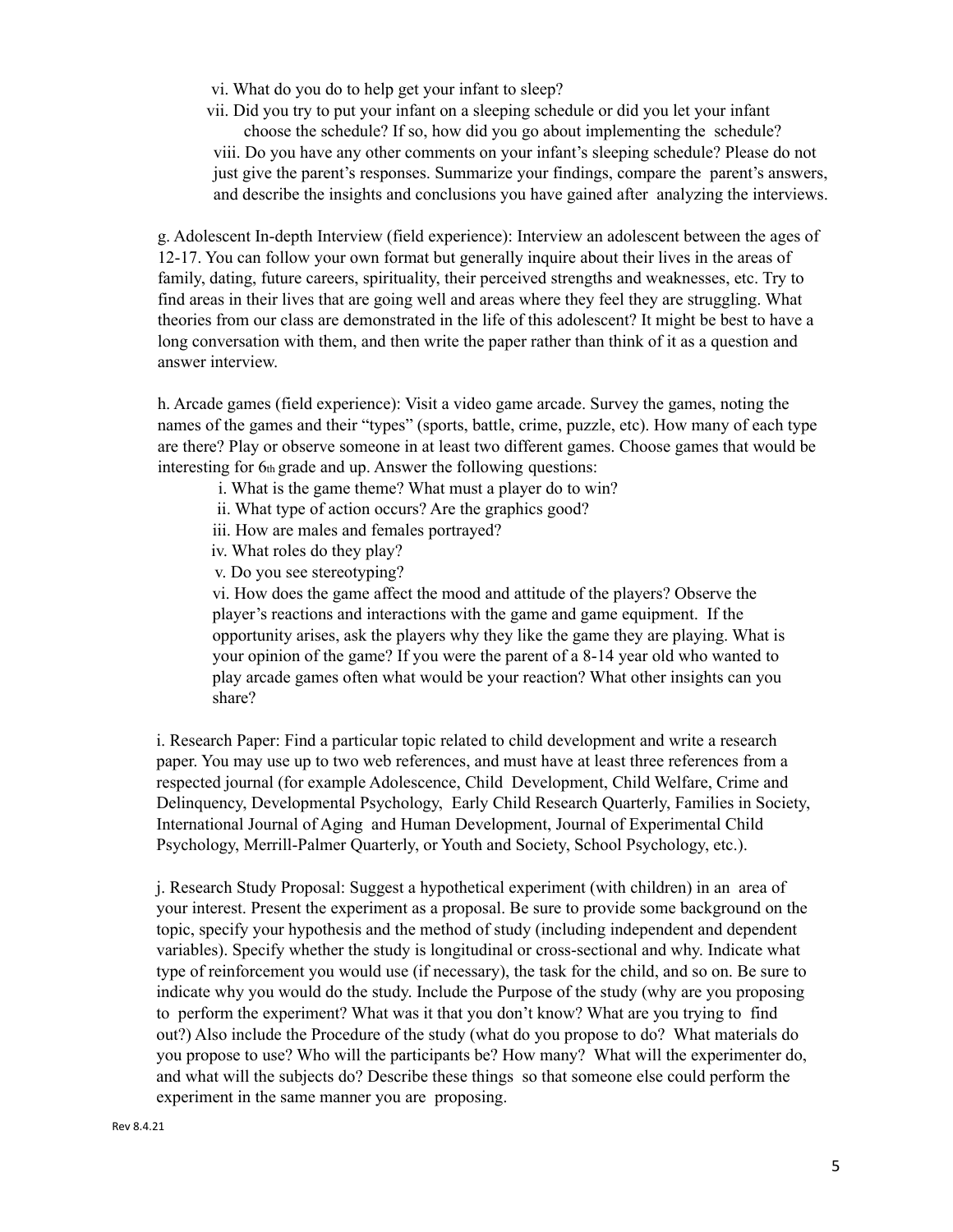k. Games for Gardner's Intelligences: Using each of Gardner's multiple intelligences (Linguistic, Logical-mathematical, Musical, Spatial, Bodily-Kinesthetic, Interpersonal, Intrapersonal) think of games or activities that would develop each of the mental abilities for a 10-16 year old boy or girl. Where appropriate, indicate what could be done with the activity to help the child move through the zone of proximal development. Summarize your findings in your paper and be sure to describe the games thoroughly enough that a person who had not played the game would understand it.

l. Pregnancy "Presentation": Imagine that you are conducting a session for prospective parents. You want them to have a physically and emotionally healthy pregnancy. Prepare a detailed outline (e.g. bulleted paragraphs) for a presentation that you will hypothetically give to help these parents. Be sure to include prenatal development, healthy pregnancies tips (nutrition, teratogens, etc.), developmental problems, childbirth stages, parenting tips, etc. (This paper can be single spaced and more than five pages if needed.)

# COURSE CREDIT HOUR INFORMATION<sup>®</sup>

In the interest of providing sufficient time to accomplish the stated Course Learning Outcomes, this class meets the PLNU credit hour policy for a 4 unit class delivered over 15 weeks. It is anticipated that students will spend a minimum of 37.5 participation hours per credit hour on their coursework. For this course, students will spend an estimated 150 total hours meeting the course learning outcomes. The time estimations are provided in the Canvas modules.

# **USE OF TECHNOLOGY**⍟

In order to be successful in the online environment, you'll need to meet the minimum technology and system requirements; please refer to the *Technology [and System Requirements](https://help.pointloma.edu/TDClient/1808/Portal/KB/ArticleDet?ID=108349)* information. Additionally, students are required to have headphone speakers compatible with their computer available to use. If a student is in need of technological resources please contact [student-tech-request@pointloma.edu](mailto:student-tech-request@pointloma.edu).

Problems with technology do not relieve you of the responsibility of participating, turning in your assignments, or completing your class work.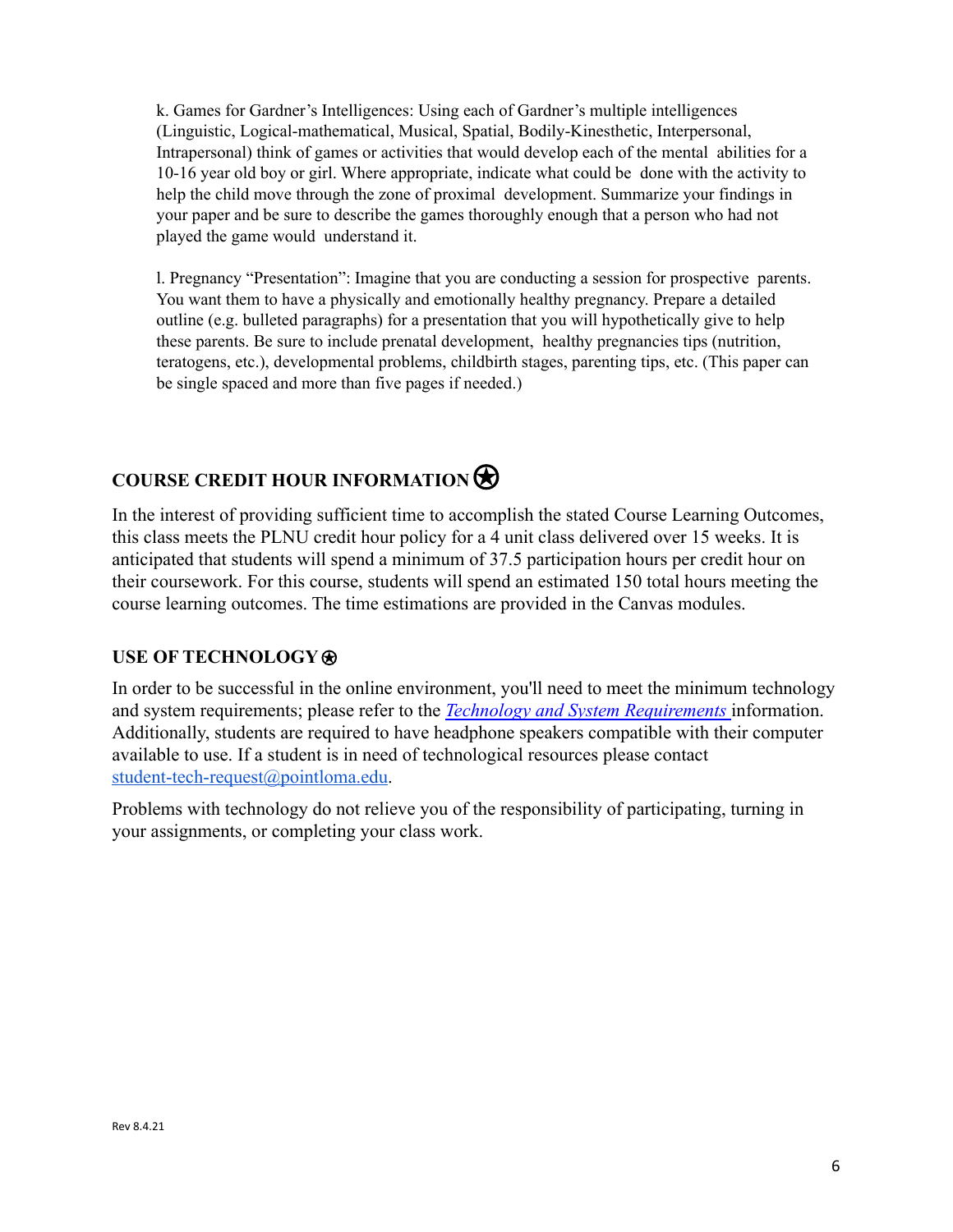| Schedule |
|----------|
|----------|

|        | Monday                                                      | Wednesday                  | Friday                    |
|--------|-------------------------------------------------------------|----------------------------|---------------------------|
| Week 1 | Tuesday 8/31                                                | 9/1                        | 9/3                       |
|        | Introduction                                                | Unit 1, Chapter 1          | Unit 1, Chapters 1-2      |
| Week 2 | 9/6                                                         | 9/8                        | 9/10                      |
|        | <b>No Class</b>                                             | Unit 1, Chapter 2          | Unit 1, Chapter 3         |
| Week 3 | 9/13<br>Review Unit 1<br><b>Review Paper</b><br>Assignments | 9/15<br><b>Test Unit 1</b> | 9/17<br>Unit 2, Chapter 4 |
| Week 4 | 9/20                                                        | 9/22                       | 9/24                      |
|        | Unit 2, Chapters 4-5                                        | Unit 2, Chapter 5          | Unit 2, Chapter 6         |
| Week 5 | 9/27                                                        | 9/29                       | 10/1                      |